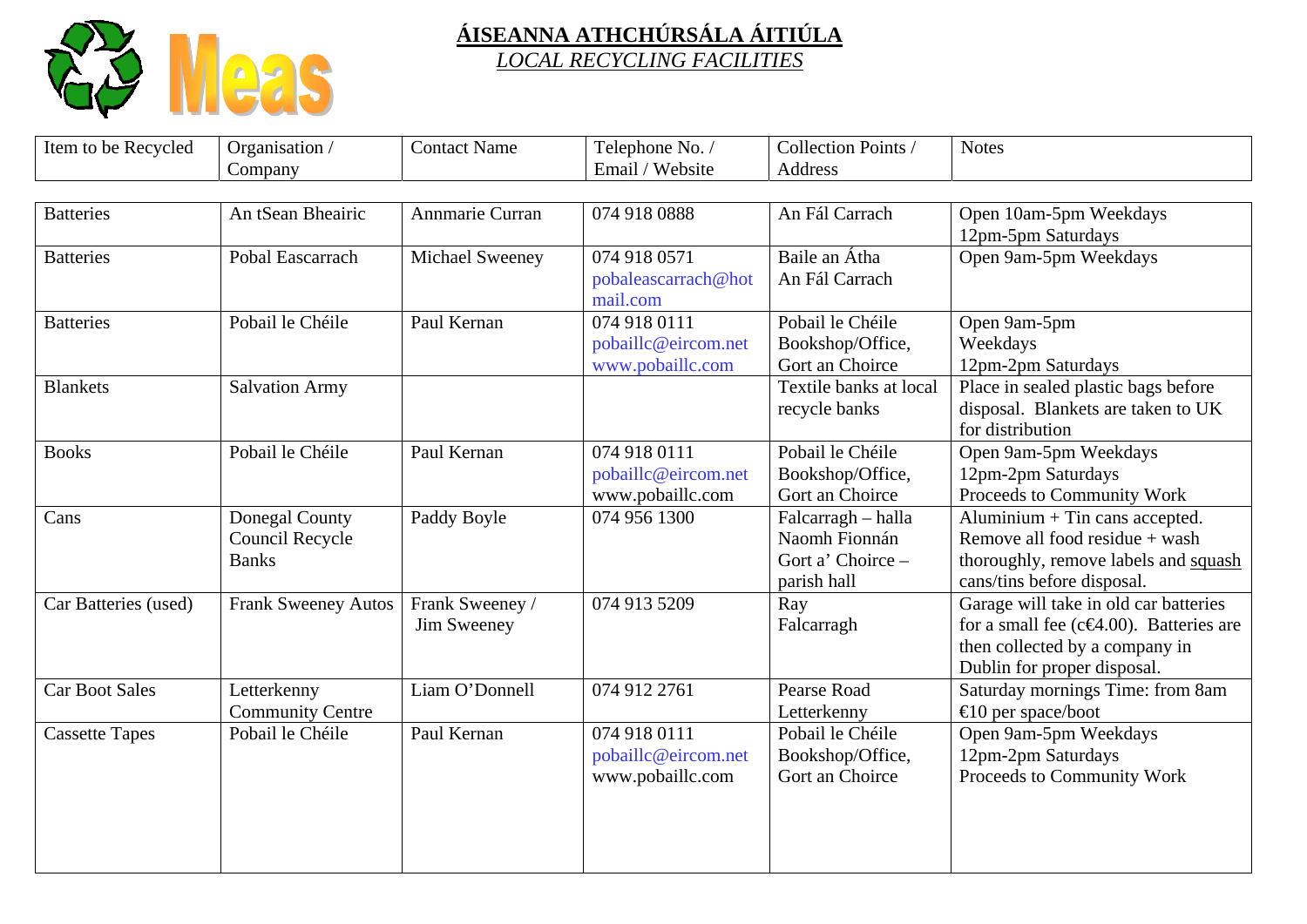

| Item to be Recycled     | Organisation /        | <b>Contact Name</b> | Telephone No. /     | Collection Points /           | <b>Notes</b>                          |
|-------------------------|-----------------------|---------------------|---------------------|-------------------------------|---------------------------------------|
|                         | Company               |                     | Email / Website     | Address                       |                                       |
|                         |                       |                     |                     |                               |                                       |
| Children's Games        | Pobail le Chéile      | Paul Kernan         | 074 918 0111        | Pobail le Chéile              | Open 9am-5pm Weekdays                 |
|                         |                       |                     | pobaillc@eircom.net | Bookshop/Office,              | 12pm-2pm Saturdays                    |
|                         |                       |                     | www.pobaillc.com    | Gort an Choirce               | Proceeds to Community Work            |
|                         |                       |                     |                     |                               |                                       |
| <b>Christmas Cards</b>  | Pobail le Chéile      | Paul Kernan         | 074 918 0111        | Pobail le Chéile              | Open 9am-5pm Weekdays                 |
|                         |                       |                     | pobaillc@eircom.net | Bookshop/Office,              | 12pm-2pm Saturdays                    |
|                         |                       |                     | www.pobaillc.com    | Gort an Choirce               |                                       |
| Clothes                 | Déjà vu               |                     |                     | <b>Lower Main Street</b>      |                                       |
|                         | (St. Vincent de Paul) |                     |                     | Letterkenny                   |                                       |
|                         |                       |                     |                     | (beside County Dry            |                                       |
|                         |                       |                     |                     | Cleaners)                     |                                       |
| Clothes                 | <b>Salvation Army</b> |                     |                     | <b>Textile Banks at local</b> | Place in sealed plastic bags before   |
|                         |                       |                     |                     | recycle banks                 | disposal. Clothes are taken to UK for |
|                         |                       |                     |                     |                               | distribution                          |
| Compact Disks / CDs     | Pobail le Chéile      | Paul Kernan         | 074 918 0111        | Pobail le Chéile              | Open 9am-5pm Weekdays                 |
|                         |                       |                     | pobaillc@eircom.net | Bookshop/Office,              | 12pm-2pm Saturdays                    |
|                         |                       |                     | www.pobaillc.com    | Gort an Choirce               | Proceeds to Community Work            |
| <b>Compost Material</b> | Na Tithe Gloine       | Sean Diver          | 074 918 0994        | Cill Ulta, An Fál             | Compost bins supplied by Donegal      |
| (bins for fruit $+$ veg |                       |                     |                     | Carrach                       | County Council - €13 each             |
| waste)                  |                       |                     |                     |                               |                                       |
| <b>DVDs</b>             | Pobail le Chéile      | Paul Kernan         | 074 918 0111        | Pobail le Chéile              | Open 9am-5pm Weekdays                 |
|                         |                       |                     | pobaillc@eircom.net | Bookshop/Office,              | 12pm-2pm Saturdays                    |
|                         |                       |                     | www.pobaillc.com    | Gort an Choirce               | Proceeds to Community Work            |
| <b>Electrical Goods</b> | The shop where you    |                     |                     |                               | Retailer will take in your old        |
| (White Goods)           | buy your new goods    |                     |                     |                               | equipment when you buy the same       |
|                         |                       |                     |                     |                               | new item                              |
|                         |                       |                     |                     |                               |                                       |
|                         |                       |                     |                     |                               |                                       |
|                         |                       |                     |                     |                               |                                       |
|                         |                       |                     |                     |                               |                                       |
|                         |                       |                     |                     |                               |                                       |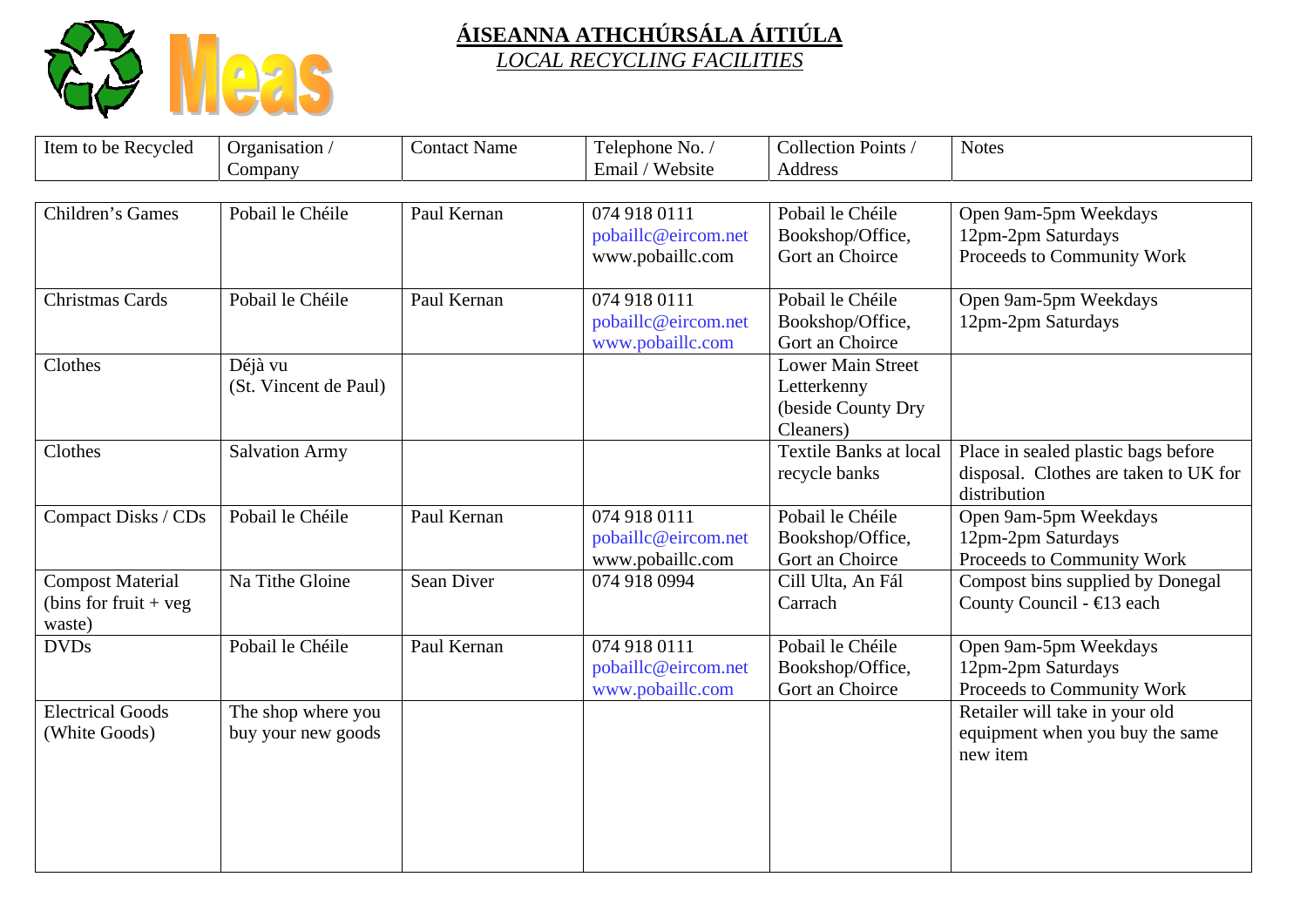

| Item to be Recycled     | Organisation /        | <b>Contact Name</b> | Telephone No. /     | Collection Points /        | <b>Notes</b>                              |
|-------------------------|-----------------------|---------------------|---------------------|----------------------------|-------------------------------------------|
|                         | Company               |                     | Email / Website     | Address                    |                                           |
|                         |                       |                     |                     |                            |                                           |
| <b>Electrical Goods</b> | Denis McCallion       | Denis McCallion     | 074 916 5592        | Fanmore, Falcarragh        | Will collect all types of electrical      |
| (White Goods)           |                       |                     | 086 8923264         | (opposite Cassidy's        | goods or you can take to the site         |
|                         |                       |                     |                     | quarries)                  | yourself. Sent to China, England and      |
|                         |                       |                     |                     |                            | Belfast for recycling. Small fee for      |
|                         |                       |                     |                     |                            | disposal: fridges, computers, TVs         |
|                         |                       |                     |                     |                            | $\bigoplus$ 0, washing machines and other |
|                         |                       |                     |                     |                            | items are free. Phone in advance.         |
| Furniture               | Fred's Furniture      |                     | 086 0819900         | <b>Ballyraine Business</b> | Will take and sell unwanted second-       |
|                         | <b>Store</b>          |                     |                     | Park, Letterkenny          | hand furniture. Must be in good           |
|                         | (St. Vincent de Paul) |                     |                     | (beside Eutech             | condition. Will collect on                |
|                         |                       |                     |                     | Engineering)               | Wed/Thurs.                                |
| Glass Bottles / Jars    | Donegal County        | Paddy Boyle         | 074 956 1300        | Falcarragh - halla         | Remove all food residue + wash            |
|                         | Council Recycle       |                     |                     | Naomh Fionnán              | thoroughly $+$ remove labels and lids     |
|                         | <b>Banks</b>          |                     |                     | Gort a' Choirce -          | before disposal. Glass is taken to        |
|                         |                       |                     |                     | parish hall                | recycling company in Belfast called       |
|                         |                       |                     |                     |                            | Kosmos Recycling. Recycled glass is       |
|                         |                       |                     |                     |                            | used for garden products, sand            |
|                         |                       |                     |                     |                            | blasting, pebble-dash chips, filtration   |
|                         |                       |                     |                     |                            | systems, sand pits, etc                   |
| <b>Jigsaws</b>          | Pobail le Chéile      | Paul Kernan         | 074 918 0111        | Pobail le Chéile           | Open 9am-5pm Weekdays                     |
|                         |                       |                     | pobaillc@eircom.net | Bookshop/Office,           | 12pm-2pm Saturdays                        |
|                         |                       |                     | www.pobaillc.com    | Gort an Choirce            | Proceeds to Community Work                |
| Metals – nonstressed:   | Joe McCann            | Joe McCann          | 074 954 3407        | Mullaghderg Banks          | You get paid for supplying them with      |
| Copper, Brass, Lead,    |                       |                     | 087 6997859         | Kincasslagh                | metal items. Metals are cleaned and       |
| Aluminium, Zinc         |                       |                     |                     |                            | processed and sent to India/China for     |
|                         |                       |                     |                     |                            | re-melting.                               |
| <b>Mobile Phones</b>    | Donegal County        |                     | 074 956 1300 or     | <b>Public Services</b>     | Funds collected in aid of Temple          |
|                         | Council               |                     | 08451 302010        | Office, Dungloe            | Street Children's University Hospital,    |
|                         |                       |                     | www.bringaphone.co  |                            | Dublin                                    |
|                         |                       |                     | m                   |                            |                                           |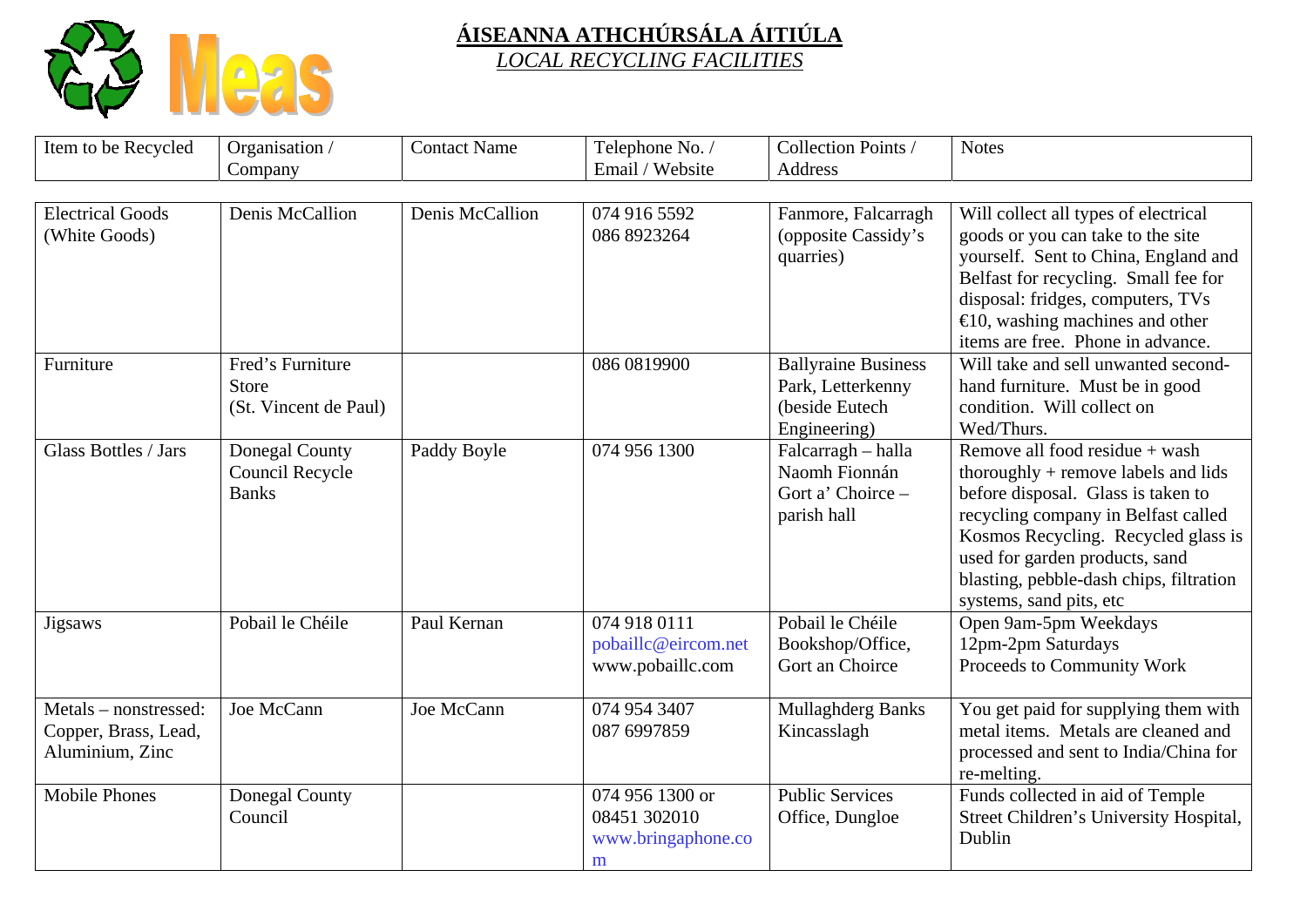

| Item to be Recycled  | Organisation /                                           | <b>Contact Name</b> | Telephone No. /             | Collection Points /                                                                                                                 | <b>Notes</b>                                                                                                                                                               |
|----------------------|----------------------------------------------------------|---------------------|-----------------------------|-------------------------------------------------------------------------------------------------------------------------------------|----------------------------------------------------------------------------------------------------------------------------------------------------------------------------|
|                      | Company                                                  |                     | Email / Website             | Address                                                                                                                             |                                                                                                                                                                            |
| <b>Mobile Phones</b> | The phone shop<br>where you buy your<br>new phone        |                     |                             |                                                                                                                                     | Retailer will take in your old phone<br>for the new one that you buy from<br>them.                                                                                         |
| <b>Mobile Phones</b> | Vodafone                                                 | Reception           | 074 912 0666                | Main Street,<br>Letterkenny                                                                                                         | Open 9.30am – 6pm Mon-Sat<br>Proceeds in aid of Donegal Hospice                                                                                                            |
| <b>Mobile Phones</b> | O2                                                       | Reception           | 074 912 9800                | Unit 2, Greene's<br>Shopping Centre,<br>Main Street,<br>Letterkenny                                                                 | Open 9.30am – 6pm Mon-Sat<br>Refund given for Trade-ins where<br>phone is still in working order                                                                           |
| Old Cars             | Denis McCallion                                          | Denis McCallion     | 074 916 5592<br>086 8923264 | Fanmore, Falcarragh<br>(opposite Cassidy's<br>quarries)                                                                             | Phone in advance. Will call out to<br>check where old car is situated then<br>organise lorry to collect. Fee from<br>€20-€40 for disposal. Sent to China<br>for recycling. |
| Paper                | Donegal County<br><b>Council Recycle</b><br><b>Banks</b> | Paddy Boyle         | 074 956 1300                | Dungloe $-$ car park<br>off main street                                                                                             | Remove all food residue. Compress<br>all paper – keep in flat before<br>disposal.                                                                                          |
| Paper                | Sharkey's Waste                                          | <b>Tony Sharkey</b> | 074 954 8229<br>087-2364960 | Bunaman,<br>Annagry,<br>Co. Donegal<br>Phone the company<br>to find out when and<br>where the recycle<br>bags are collected<br>from | Buy recycle bags from local<br>supermarkets. Remove all food<br>residue from paper. Compress all<br>paper – keep in flat before disposal.                                  |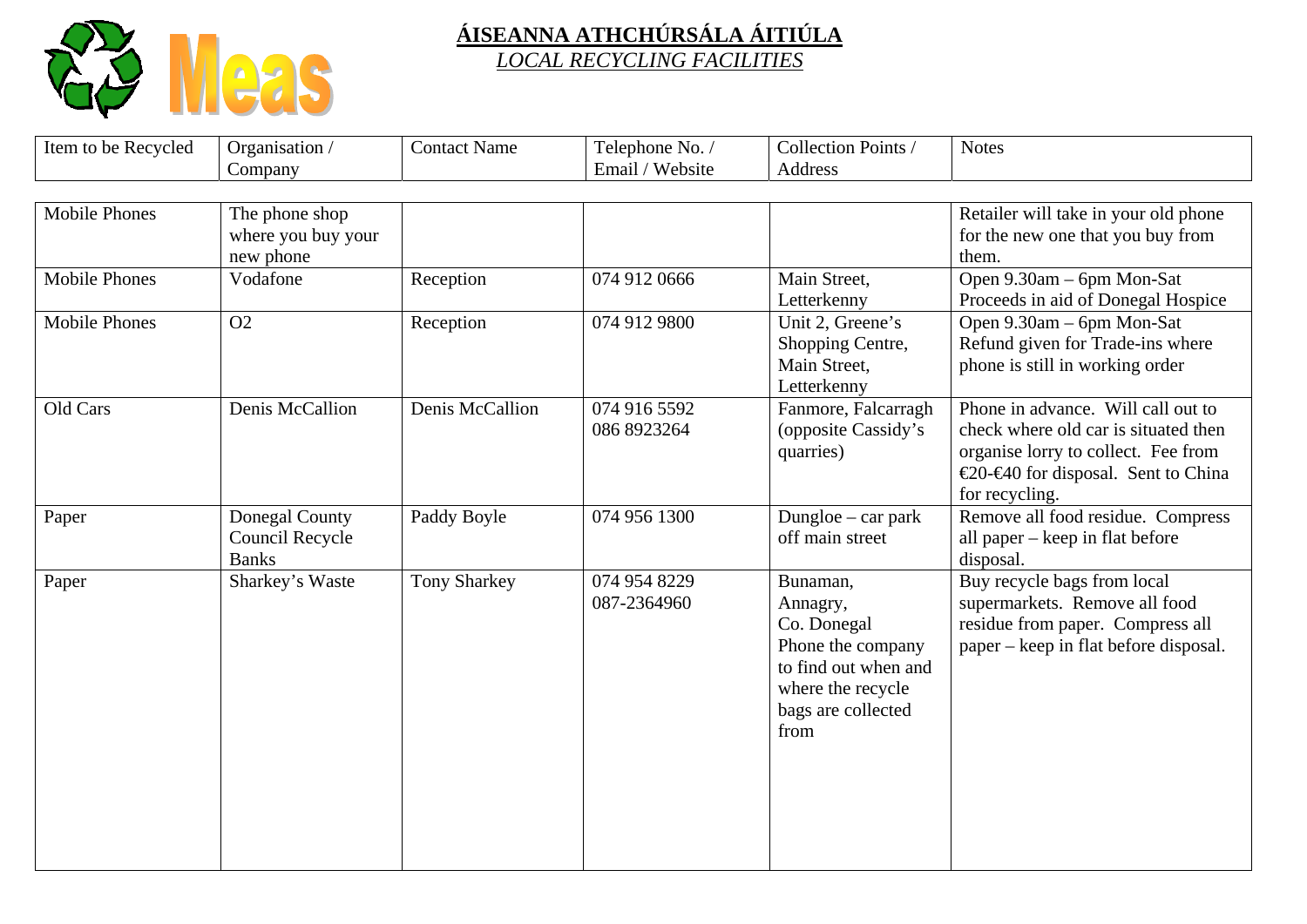

| Item to be Recycled       | Organisation /                                    | <b>Contact Name</b> | Telephone No. /                                         | Collection Points /                                                                                                                           | <b>Notes</b>                                                                                                                                               |
|---------------------------|---------------------------------------------------|---------------------|---------------------------------------------------------|-----------------------------------------------------------------------------------------------------------------------------------------------|------------------------------------------------------------------------------------------------------------------------------------------------------------|
|                           | Company                                           |                     | Email / Website                                         | Address                                                                                                                                       |                                                                                                                                                            |
| Paper                     | Ferry's Waste                                     | Jim Ferry           | 074 912 6719<br>www.ferrysrefuse.co<br>m                | 13c Rosemount,<br>Letterkenny,<br>Co. Donegal<br>Phone the company<br>to find out when and<br>where the recycle<br>bags are collected<br>from | Buy recycle bags from local<br>supermarkets. Remove all food<br>residue from paper. Compress all<br>paper – keep in flat before disposal.                  |
| Plastic                   | Donegal County<br>Council Recycle<br><b>Banks</b> | Paddy Boyle         | 074 956 1300                                            | Dungloe $-$ car park<br>off main street                                                                                                       | Remove all food residue + wash<br>thoroughly and squash all packaging<br>and containers before disposal.                                                   |
| Plastic                   | Sharkey's Waste                                   | <b>Tony Sharkey</b> | 074 954 8229<br>087-2364960                             | Bunaman,<br>Annagry,<br>Co. Donegal<br>Phone the company<br>to find out when and<br>where the recycle<br>bags are collected<br>from           | Buy recycle bags from local<br>supermarkets. Remove all food<br>$residue + wash thoroughly$ and<br>squash all packaging and containers<br>before disposal. |
| Plastic                   | Ferry's Waste                                     | Jim Ferry           | 074 912 6719<br>www.ferrysrefuse.co<br>m                | 13c Rosemount,<br>Letterkenny,<br>Co. Donegal<br>Phone the company<br>to find out when and<br>where the recycle<br>bags are collected<br>from | Buy recycle bags from local<br>supermarkets. Remove all food<br>$residue + wash thoroughly and$<br>squash all packaging and containers<br>before disposal. |
| <b>Printer Cartridges</b> | Pobail le Chéile                                  | Paul Kernan         | 074 918 0111<br>pobaillc@eircom.net<br>www.pobaillc.com | Pobail le Chéile<br>Bookshop/Office,<br>Gort an Choirce                                                                                       | Open 9am-5pm Weekdays<br>12pm-2pm Saturdays<br>Proceeds to Community Work                                                                                  |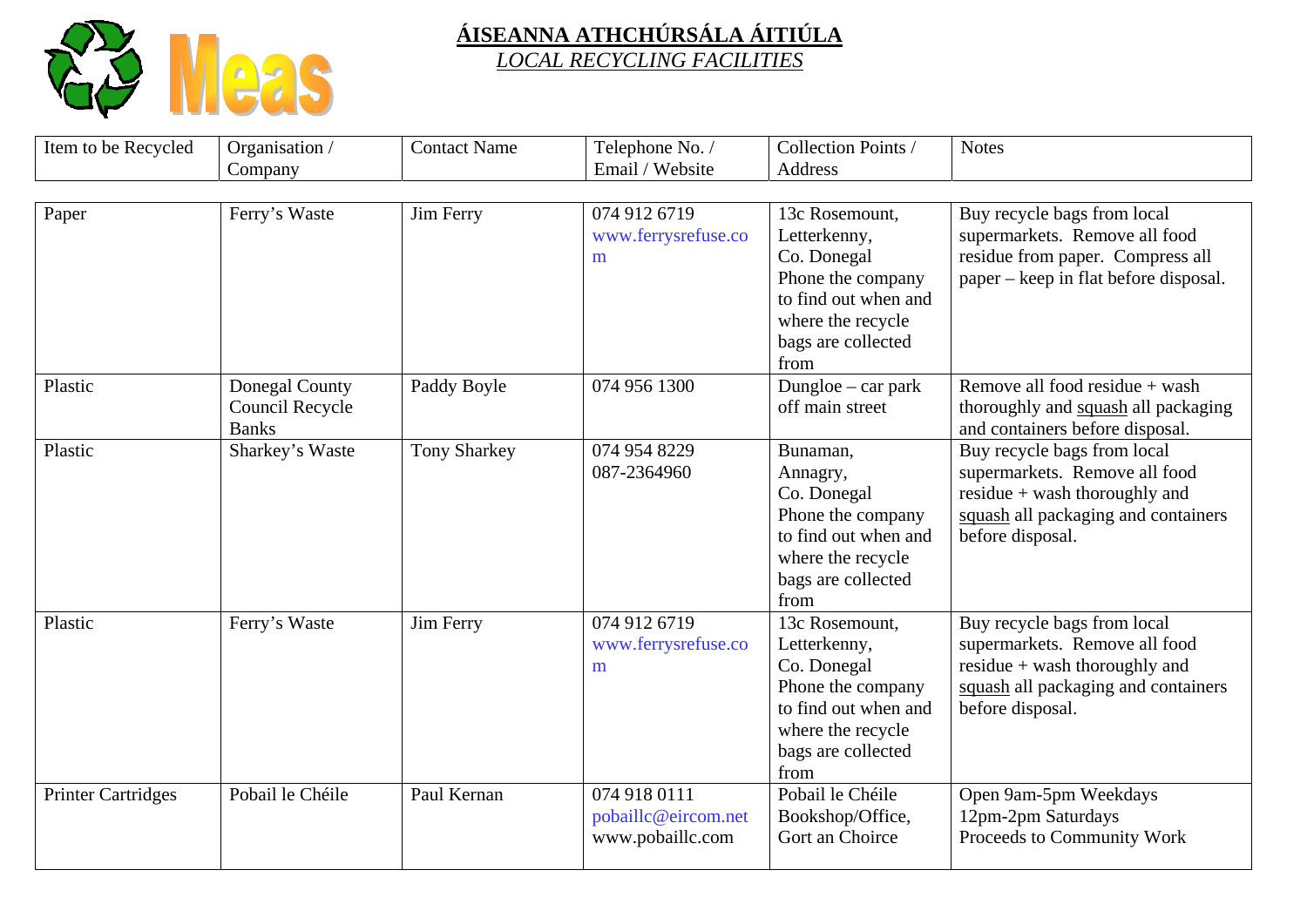

| Item to be Recycled  | Organisation /<br>Company                            | <b>Contact Name</b>                                                                     | Telephone No. /<br>Email / Website                      | Collection Points /<br><b>Address</b>                                                                           | <b>Notes</b>                                                                                                                                                                                                                                              |
|----------------------|------------------------------------------------------|-----------------------------------------------------------------------------------------|---------------------------------------------------------|-----------------------------------------------------------------------------------------------------------------|-----------------------------------------------------------------------------------------------------------------------------------------------------------------------------------------------------------------------------------------------------------|
|                      |                                                      |                                                                                         |                                                         |                                                                                                                 |                                                                                                                                                                                                                                                           |
| Spectacles / Glasses | Damien Quinn<br>Optician                             | Reception                                                                               | 074 916 2040<br>www.damienquinnopt<br>icians.com        | An Fál Carrach                                                                                                  | Sent to developing countries for<br>reuse.                                                                                                                                                                                                                |
| Stamps (used)        | <b>Irish Peatland</b><br><b>Conservation Council</b> |                                                                                         | http://www.ipcc.ie/sta<br>mps.html                      | <b>IPCC</b><br>Lullymore<br>Rathangan<br>Co. Kildare                                                            | No need to lift them off the paper.<br>Leave a 1cm margin around them and<br>post to ipcc. Packs of stamps are sold<br>in IPCC's enviro shop. Proceeds go<br>to saving Irish boglands.                                                                    |
| Suitcases            | Déjà vu<br>(St. Vincent de Paul)                     |                                                                                         |                                                         | <b>Lower Main Street</b><br>Letterkenny<br>(beside County Dry<br>Cleaners)                                      |                                                                                                                                                                                                                                                           |
| <b>Televisions</b>   | The shop where you<br>buy your new TV                |                                                                                         |                                                         |                                                                                                                 | Retailer will take in your old TV for<br>the new TV when you buy a new TV<br>from them                                                                                                                                                                    |
| Televisions          | Donegal County<br>Council                            | David Friel<br>(recycling officer) or<br><b>Suzanne Tinney</b><br>(environment section) | 074 917 2258<br>www.donegalcoco.ie                      | Stranorlar Civic<br>Amenity Site,<br>Railway Road or<br>Carndonagh Civic<br>Amenity site (beside<br>Altan Fish) | Stranorlar amenity site opening<br>hours: Thursday 12.30pm-7pm,<br>Friday 8.30am-2pm, Saturday<br>8.30am-2pm. Carndonagh amenity<br>site opening hours: Monday,<br>Wednesday and Saturday 8.30am-<br>4pm. Small fee to pay for dropping<br>off TV at site |
| <b>Used Tools</b>    | Pobail le Chéile                                     | Paul Kernan                                                                             | 074 918 0111<br>pobaillc@eircom.net<br>www.pobaillc.com | Pobail le Chéile<br>Bookshop/Office,<br>Gort an Choirce                                                         | Open 9am-5pm Weekdays<br>12pm-2pm Saturdays<br>Drop-off point for Tools for<br>Solidarity – sent to developing<br>countries                                                                                                                               |
| Videos               | Pobail le Chéile                                     | Paul Kernan                                                                             | 074 918 0111<br>pobaillc@eircom.net<br>www.pobaillc.com | Pobail le Chéile<br>Bookshop/Office,<br>Gort an Choirce                                                         | Open 9am-5pm Weekdays<br>12pm-2pm Saturdays<br>Proceeds to Community Work                                                                                                                                                                                 |